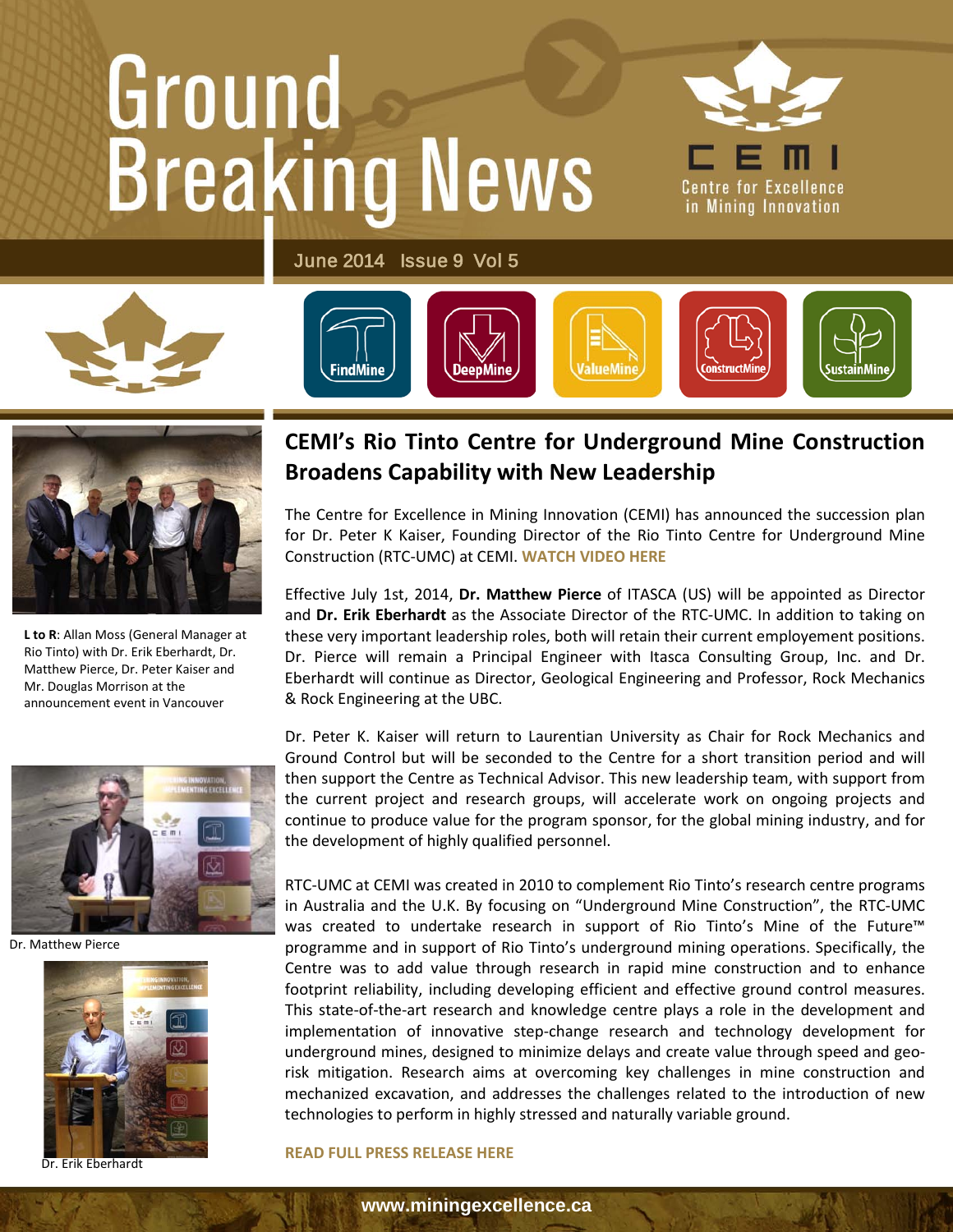

**FOR INFORMATION ON FUTURE EVENTS PLEASE VISIT OUR WEBSITE:** [www.miningexcellence.ca](http://www.miningexcellence.ca/)

#### **CASL Legislation takes affect July 1st 2014**

We value our relationship with you and would like to continue providing information that is relevant to you and your business.

receive electronic We will be sending you an email over the next week requesting your consent to communications.

 $\ddot{\phantom{0}}$ Please contact **Courtney Folz** at **[cfolz@miningexcellence.ca](mailto:cfolz@miningexcellence.ca)** should you have any questions or concerns with providing your consent.



**1. Michelle Levesque**, PhD Candidate (Laurentian University) and Researcher with MIRARCO

### **Lecture Series Online:**

- **Dr. Gordon Osinski** The Beneficial Effects of Meteorite Impact Events and Implications for the origin of the Sudbury Structure **[WATCH VIDEO HERE](https://vimeo.com/miningexcellence/review/91168333/c54c21be15)**
- **Dr. John McGaughey** Ancient Pillars of Active Seismic Wisdom **[WATCH VIDEO HERE](http://vimeo.com/miningexcellence/review/96519147/70c41c89d7)**

**Dr. Ulrich Riller** - Geometric crater floor modification at Sudbury: Importance for Cu-Ni sulphide exploration

### **Awards and Recognition:**

**1. Ms. Michelle Levesque** – Received second prize in the student poster competition at the 2014 CIM Convention in Vancouver. Michelle is a contributing member of the CEMI SUMIT project.

**2. Ms. Marika Moskalyk and Ms. Alexandra Millar** – Received the CEMI award at the 2014 Sudbury Regional Science Fair for their project, titled "Green Gold: Phytoremediation of the Long Lake Gold Mine. The CEMI award recognizes an innovative project that helps illustrate/underscore the importance of mining research & technology development within society and/or the best project that deals with or contributes to the fields of earth sciences, geology, and/or engineering. Marika and Alexandra attend Marymount Academy.

**3. Mr. Allan Akerman** – Received the 2014 CIM Community Service Award in recognition for his commitment to the underground hard rock mining industry, his dedication to CEMI and CIM, and for his support to the CIM Sudbury Branch.



**2.** Dr. Abou-Rabia, Dean of Science and Engineering, Laurentian University with **Alexandra Millar** and **Marika Moskalyk**



**3.** Bora Ugurgel, Harvey Parsons, **Allan Akerman**, Eric Maag, Debbie Akerman, Courtney Folz and Damien Duff celebrate at the CIM Awards gala in Vancouver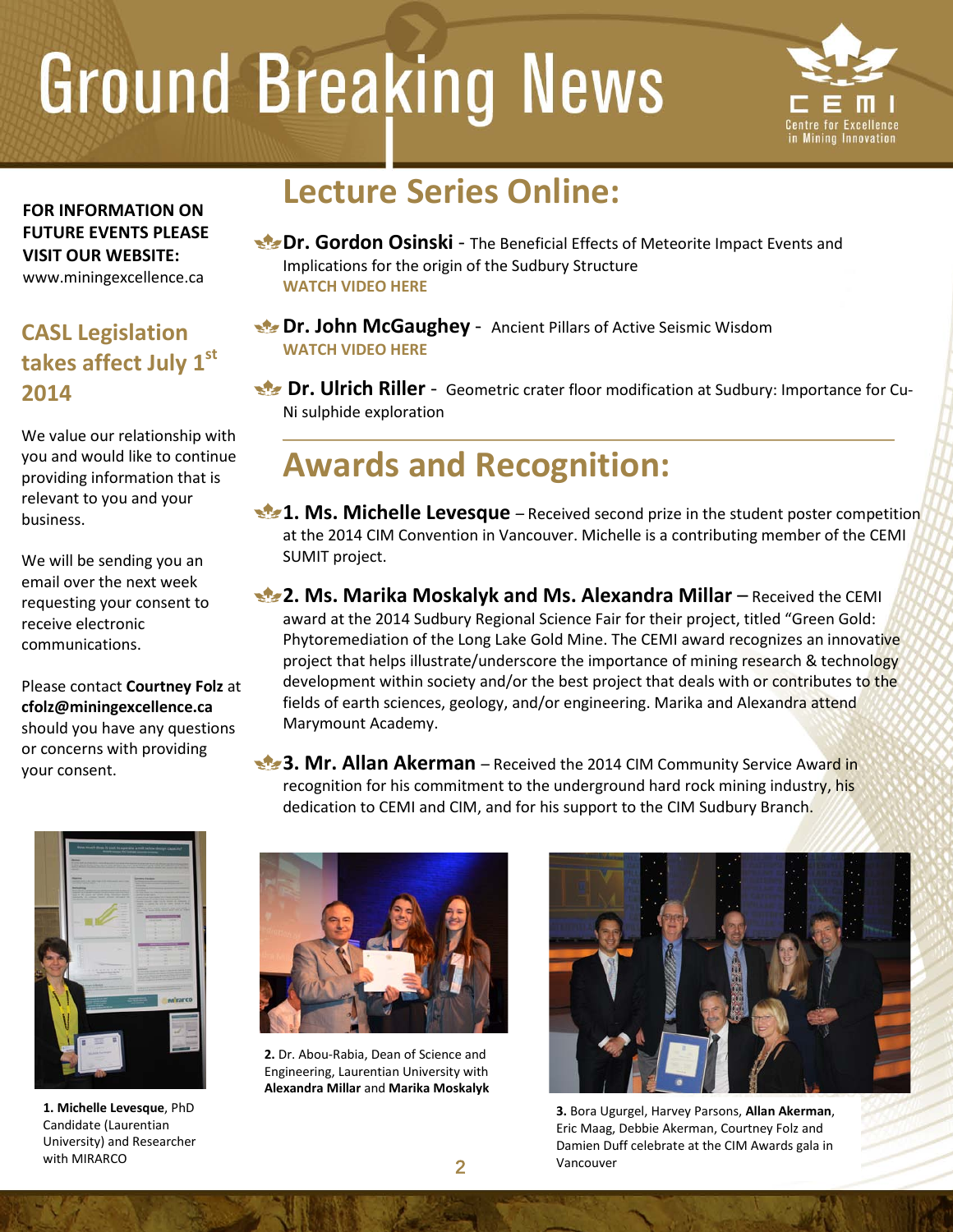

## **PROJECT PROFILES**



#### **SINGLE HEADING RAPID DEVELOPMENT**

**THE ISSUE:** Underground mine development has historically been a linear process. With the use of a canopy, providing safe support to those working underneath the canopy will allow parallel development activities to occur – drilling of the next round at the same time as permanent ground support is being installed. In addition, use of a multipurpose machine capable of drilling and charging the development face will reduce the time lost in transferring equipment back and forth to the face. Similarly, use of a continuous face mucking system will replace the traditional batch process. A means of "sizing" any oversized blasted material is also required. These improvements will result in a reduced overall cycle time, and increased advance rates.

**THE SOLUTION:** The Rapid Development Project consists of 3 research projects. These are: (1) Development of an advanced canopy designed to withstand falls of ground that will allow for parallel activities through the integration of Support & Drill processes; (2) Configuration of equipment to utilize Jumbo for load holes without disrupting the work of the bolter; (3) Development of a continuous mucking machine, where material removal is constant and the total mucking time is reduced.

**PROGRESS:** Phase 1 of the project is currently underway. A canopy protype, fabricated by MTI, has been created and is presently being tested in an effort to determine the canopy's functionality and strength. From the results of the testing, two canopies will be built and tested in a drift advance scenario at a yet to be determined mine site. For more information, please visit our website **[HERE](https://www.miningexcellence.ca/?p=1805)**.

#### **SUMIT** – **SMART UNDERGROUND MONITORING AND INTEGRATED TECHNOLOGIES FOR DEEP MINES**

**SUMMARY:** The SUMIT program develops and advances smart engineering techniques, technologies and tools to facilitate step-change advances in productivity, efficiency and effectiveness of underground mining at depth in an economic and safe manner. SUMIT is completing its third year of a five year project.

**Researchers**: 15 **Students**: 41 (2 PDF; 14 PhD; 18 MSc and 7 undergraduate) **Researcher engineers**: 4

#### **HIGHLIGHTS:**

48 conference presentations have been made by SUMIT researchers to date; 18 refereed conference papers accepted and 21 peer-reviewed journal articles published. A further 12 articles are currently in the review process.

Two new software tools have been developed and delivered as well as a workflow process for analysing lidar data.

Field work is currently proceeding at Creighton, Coleman and Nickel Rim South mines in Sudbury. As well, datasets from other international mines are forming the basis of ongoing work. For more information, please visit our website **[HERE.](https://www.miningexcellence.ca/?p=3335)**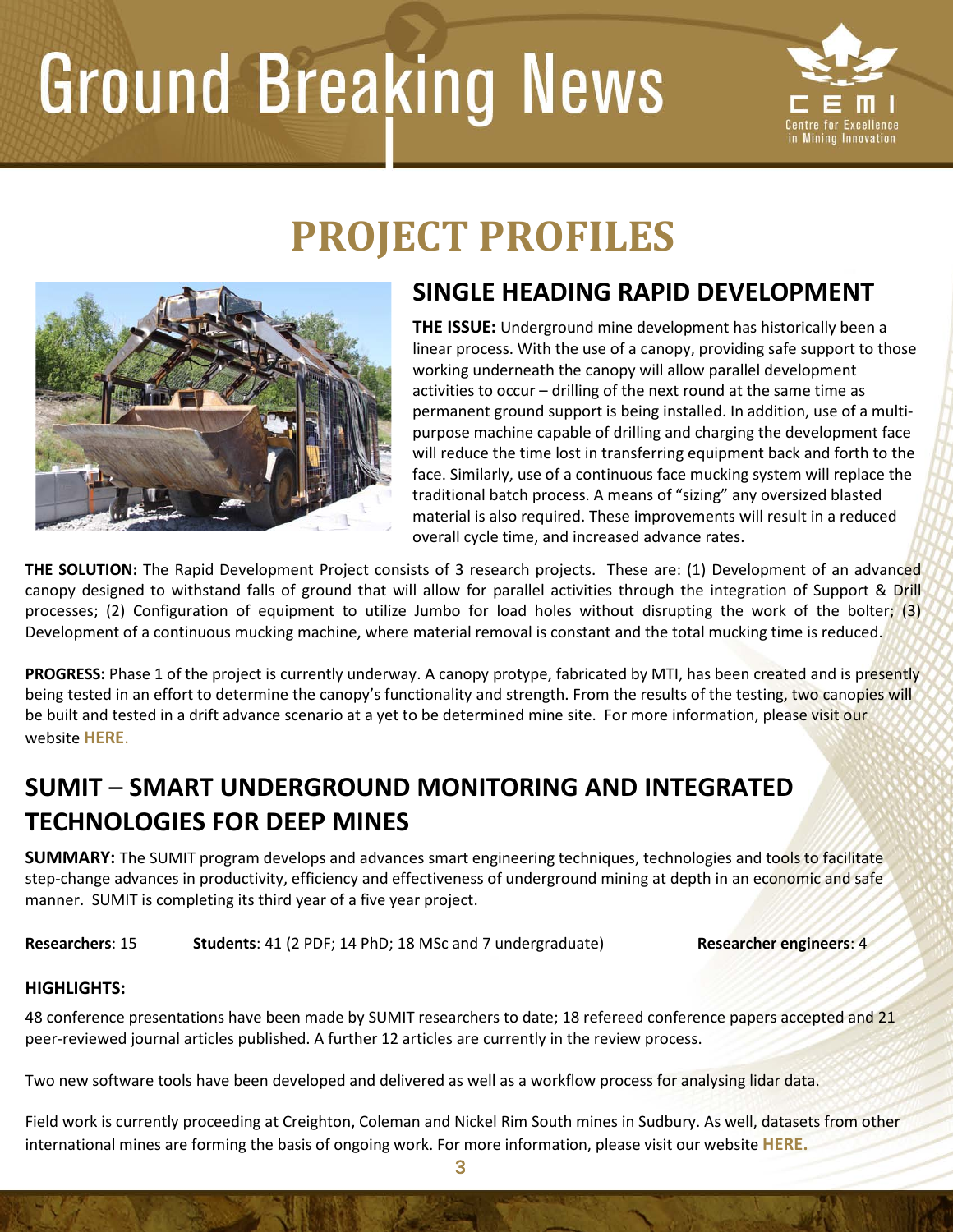

#### **Community Engagement:**

CEMI continues to support and engage students in the Sudbury community. In addition to the Lo-Ellen and Modern Mining Technology Sudbury groups, CEMI has also lent support to the PEO Bridge Building Contest and is now working on a youth outreach initative as part of SUMIT.



**Lo-Ellen Robotics Team** competes at the FIRST Robotics Competition



**Modern Mining Technology Sudbury** week students participate in MineOpportunity at Dynamic Earth

#### **Conferences:**

CEMI continues its presence at local, national and global conferences.

- 1. In May, Douglas Morrison presented as part of the "Cross-sector Innovation and the Convergence of Disruptive Technologies" panel at Discovery OCE in Toronto.
- **2.** At the CIM conference in Vancouver, Damien Duff presented the paper, "Making Mines Safer through Innovative Approaches to Monitoring and Modifying Rockmass Behaviour during Extraction" and Allan Akerman presented the paper, "CEMI Rapid Development Program". Copies of these presentations can found **[HERE.](https://www.miningexcellence.ca/?p=3287)**
- **3.** In March at PDAC, CEMI hosted a FindMine Student Day to showcase the various FindMine research projects sponsored by CEMI. Students and researchers from Laurentian University, Acadia University and the University of Western Ontario participated in the event, drawing in industry representatives and CEMI stakeholders.



**1. Discovery OCE –** Douglas Morrison with fellow panelists [Per Aage Lysaa,](http://www.ocediscovery.com/presenters/speakers/Profile/Per-Aage-Lysaa/) [Gary Biermann,](http://www.ocediscovery.com/presenters/speakers/Profile/Gary-Biermann/) [Brad](http://www.ocediscovery.com/presenters/speakers/Profile/Brad-Jackson/)  [Jackson](http://www.ocediscovery.com/presenters/speakers/Profile/Brad-Jackson/) and moderator Fred Christie.



**2. CIM –** CEMI staff Eric Maag, Courtney Folz, Harvey Parsons, Allan Akerman, Bora Ugurgel and Damien Duff on the CIM tradeshow floor in Vancouver.



**3. PDAC** – Students and Industry representatives at the CEMI FindMine Student Day event in Toronto.